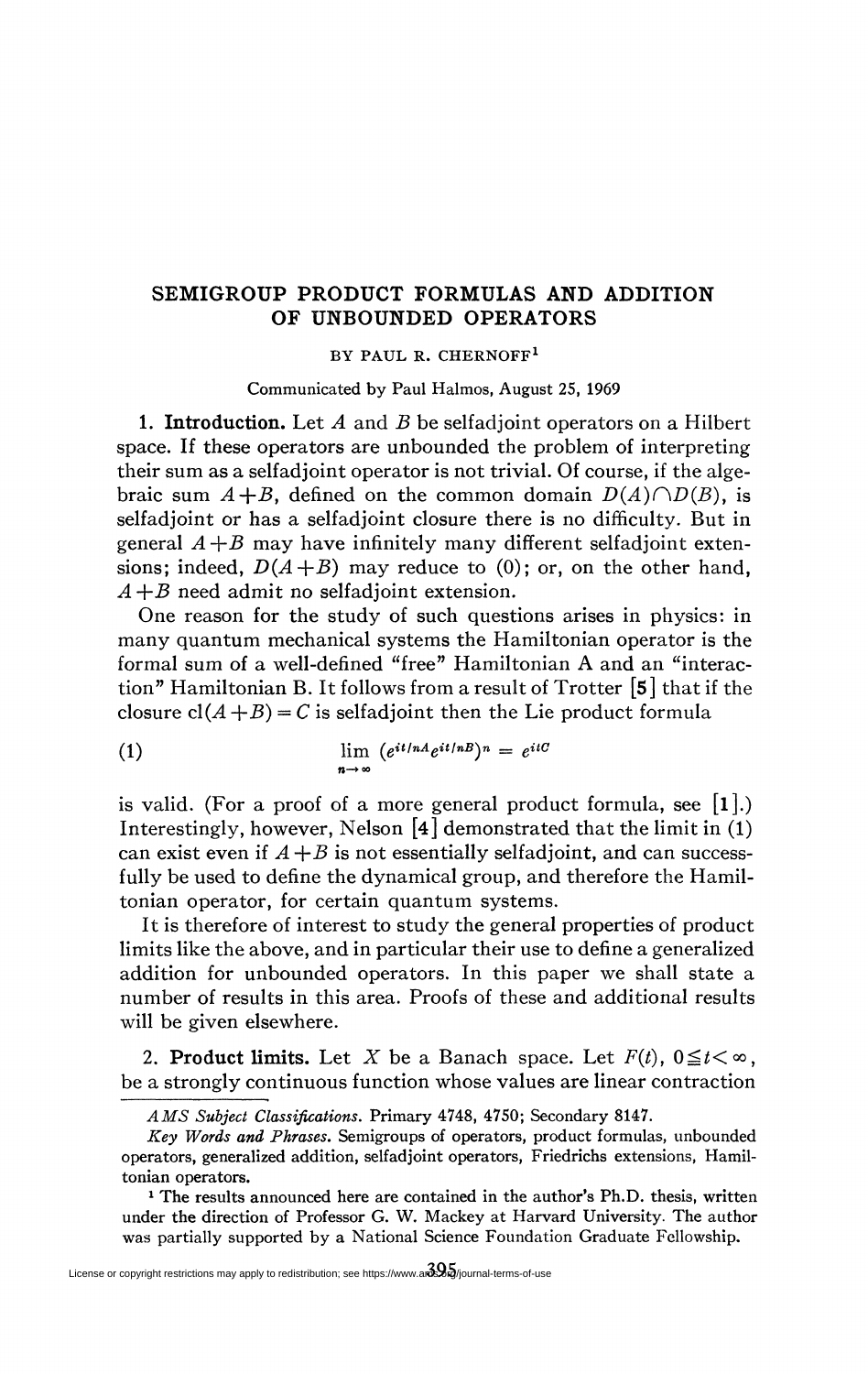operators on *X*. We also require that  $F(0) = I$ , the identity. An example is given by  $F(t) = P_tQ_t$  where  $P_t$  and  $Q_t$  are  $(C_0)$  contraction semigroups on *X.* By the strong derivative *F'(0)* we mean the operator

$$
F'(0)x = \lim_{t \to 0} (F(t)x - x)/t
$$

defined for all  $x \in X$  for which the limit exists.

THEOREM 2.1. *Suppose that F'(0) is densely defined. Assume that for all*  $t \geq 0$  *the limit* 

(2) 
$$
\lim_{n \to \infty} F(t/n)^n = R_t
$$

 $exists$  in the strong operator topology. Then  $R_t$  is a  $(C_0)$  contraction *semigroup. The infinitesimal generator of R<sup>t</sup> is an extension of F'(Q).* 

REMARK. Examples exist which show that the limit in (2) can exist with  $F'(0)$  not densely defined.

THEOREM 2.2. *With no hypothesis on F'(0), suppose only that the limit in* (2) *exists in the strong topology. Then R<sup>t</sup> is a semigroup and is*  strongly continuous for  $t > 0$ . (However,  $R_t$  need not be continuous at 0.)

Concerning the proofs of these theorems, it is easy to see that *Rt*  satisfies the functional equation

$$
R_{nt} = (R_t)^n
$$

for every positive integer *n*. It follows that  $R_{s+t} = R_s R_t$  if the ratio  $s/t$  is a rational number. The essential difficulty, therefore, is establishing the continuity of *R<sup>t</sup> .* A special argument does this in 2.1. In the proof of the more general result 2.2 one makes use of the following proposition, which may be of some intrinsic interest.

PROPOSITION 2.2.1. *Let R<sup>t</sup> be a strongly measurable operator valued solution of the functional equation* (3). Then there exists a semigroup  $\tilde{R}_t$ , *strongly continuous for*  $t > 0$ , *such that*  $R_t = \tilde{R}_t$  *for a.e.t.*  $\tilde{R}_t$  *is a*  $(C_0)$ *semigroup if and only if the essential span of the ranges of the operators Rt is dense.* 

One can deduce that  $R_t = R_t$  if one knows that  $R_t$  has a "large" set of points of continuity in the sense of Baire category, and this is in fact the case under the hypotheses of 2.2.

COROLLARY 2.3. *If H is a Hilbert space and F(t) is a strongly continuous function from*  $(-\infty, \infty)$  *to the unitary operators on H, such*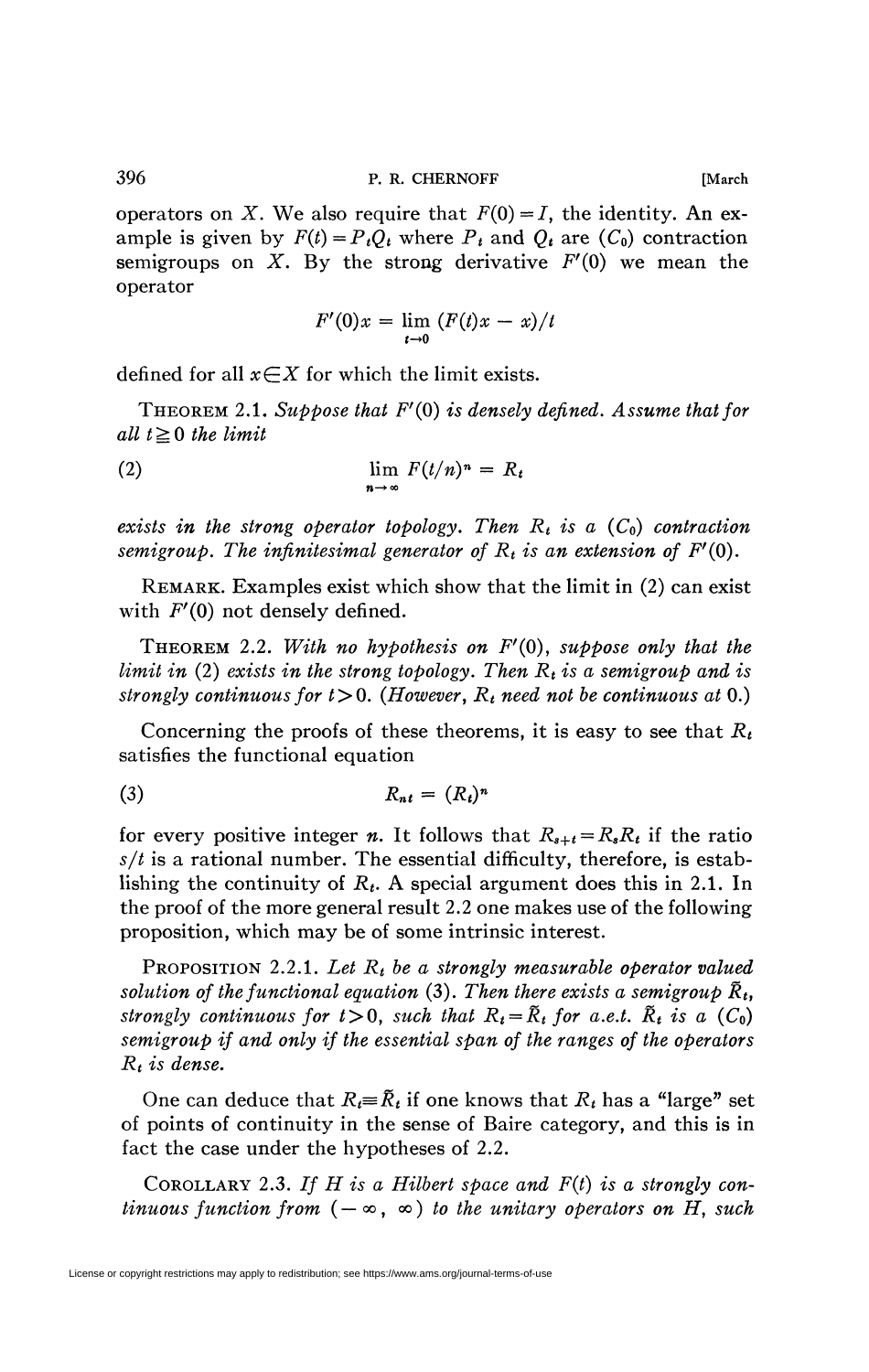*that* strong  $\lim_{|n|\to\infty} F(t/n)^n = U_t$  exists, then  $U_t$  is a strongly continuous *one-parameter unitary group.* 

REMARK. In 2.2, assume that  $R_t$  is a  $(C_0)$  semigroup and let  $A$  be its infinitesimal generator. From 2.1 we know that A extends  $F'(0)$ if this operator is densely defined. It is worth noting that (at least under a certain technical auxiliary condition) *A* extends *F'(Q)* even if the latter is not densely defined.

3. Addition of unbounded operators. Let  $U_t = e^{itA}$  and  $V_t = e^{itB}$  be one-parameter unitary groups such that  $(U_{t/n}V_{t/n})^n$  converges in the strong topology to  $W_t$ . By 2.3 it follows that  $W_t = e^{itC}$  for some selfadjoint operator *C.* We regard *C* as the sum of *A* and *B* in a generalized sense, and we write  $C = A \oplus B$ . We say that A and B are *addable* if the above limit exists. It is easy to see that  $B \oplus A$  exists if  $A \oplus B$ exists, and the two are equal. Thus this generalized addition is commutative. One also has  $\lambda(A \oplus B) = \lambda A \oplus \lambda B$  for real scalars  $\lambda$ .

Unfortunately the operation  $\oplus$  is not associative. Indeed, no reasonable associative addition process exists for unbounded selfadjoint operators, because A,  $B\rightarrow cl(A+B)$  is nonassociative. To see this, let S be any densely defined symmetric operator with distinct selfadjoint extensions A, B. Then  $cl(A-B)=0$ , i.e.  $A\oplus(-B)=0$ . Thus  $(A \oplus (-B)) \oplus B = B$ . But  $A \oplus (-B \oplus B) = A$ . Incidentally, this example also exhibits the failure of the cancellation law: we have  $A \oplus (-B) = 0 = B \oplus (-B)$ , though  $A \neq B$ . More drastic examples of nonassociativity exist; the common domain of  $A \oplus (B \oplus C)$  and  $(A \oplus B) \oplus C$  can reduce to (0).

In the light of the above remarks the following result is reassuring; it is also interesting in that it shows that the addability of a pair of operators is stable under bounded perturbations.

THEOREM 3.1. If  $A \oplus B$  exists and C is bounded then  $A \oplus (B+C)$ *exists and equals*  $A \oplus B + C$ *.* 

The proof makes use of a perturbation series; cf. [3, Theorem 13.2.1].

We also have the following result for positive operators.

THEOREM 3.2. *Suppose that A and B are positive and addable. Then A®B is positive.* 

4. **Operators defined by Friedrichs extensions.** Let *A* and *B* be positive selfadjoint operators on *H*. Let  $H_1 = D(A^{1/2})$ , a Hilbert space with respect to the "graph" norm  $||h||_1 = (||h||^2 + ||A^{1/2}h||^2)^{1/2}$ . Then we have natural norm-decreasing inclusions  $H_1 \subset H \subset H_1^*$ . Regard *B*,